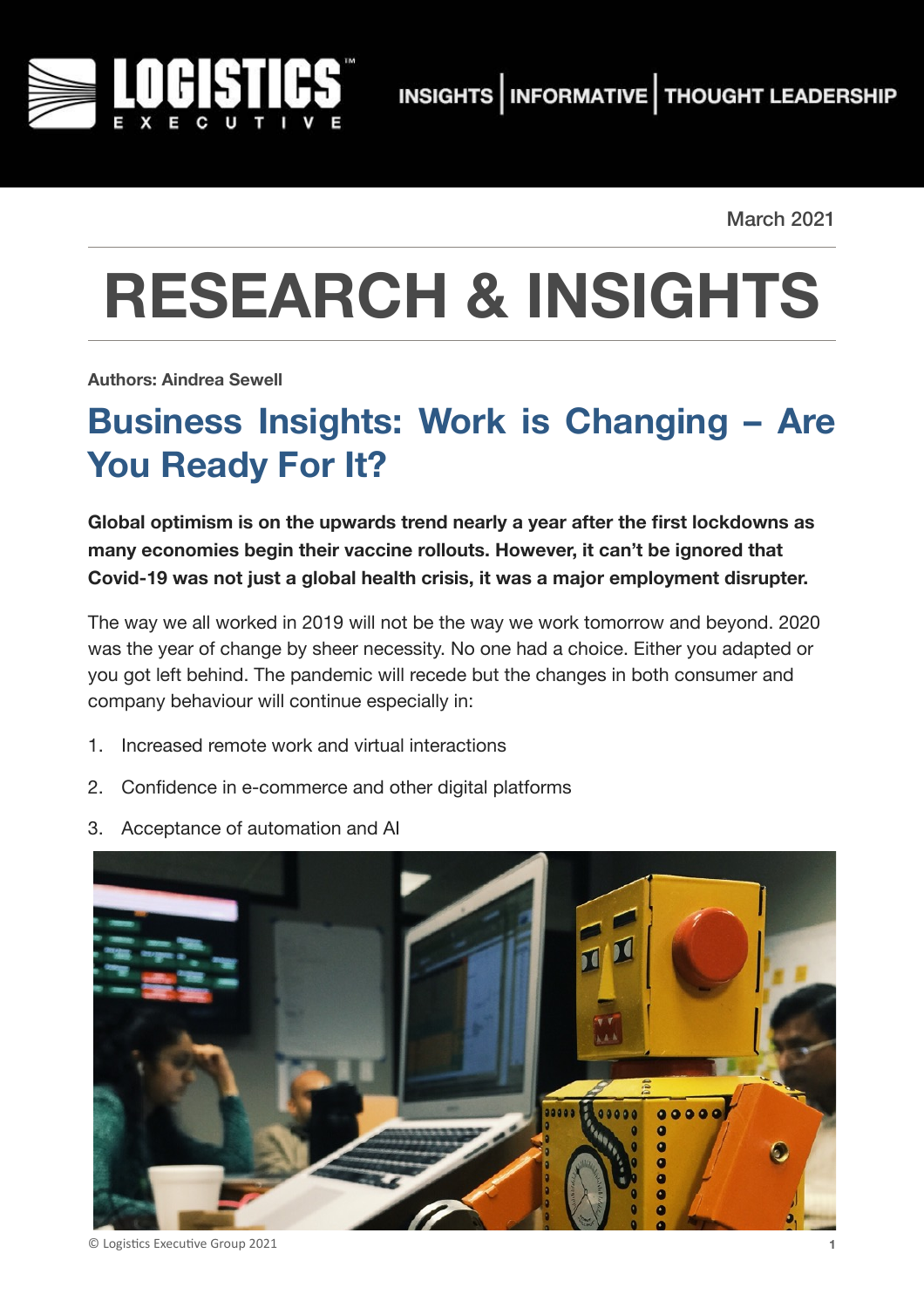#### **Increased remote work and virtual interactions**

Remote working has existed for some time now, but nowhere near the scale that we've seen in the last 12 months. We have seen some jobs function nearly seamlessly remotely and those jobs though can be done remotely, losing their effectiveness.



#### **Source: McKinsey Global Institute 2021**

Work from home essentially doubled overnight from pre-pandemic levels during midpandemic and whilst there is a major shift away from large metropolitan cities and many companies are downsizing to smaller workspaces, this is not the end of the office. Remote work peaked during the pandemic and is expected to remain more widely adopted than pre-pandemic levels, but not quite at the mid-pandemic peak. Drivers of this trend include more providing more flexibility for employees and costs savings for companies as they reduce their footprint.

Business travel along with all international travel came to a halt with closed borders and grounded aircraft. Video conferencing and other digital tools became the cornerstone of the business and whilst business travel to unlikely to return to pre-pandemic levels, it will continue again as negotiations, critical business decisions, brainstorming sessions and providing sensitive feedback is less effective in a virtual setting.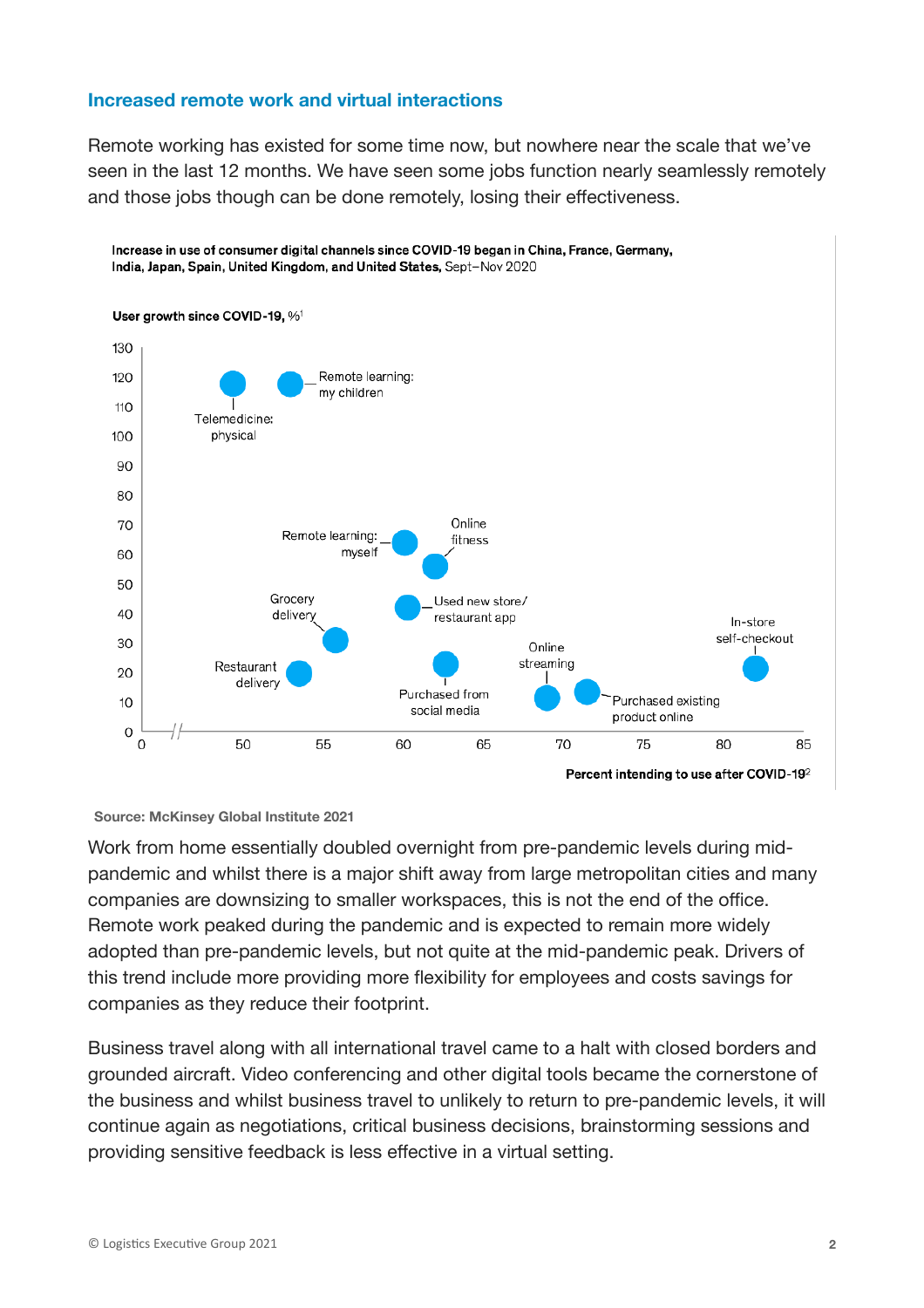After months of socially distanced weddings and video birthday parties, the world is



**Source: McKinsey Global Institute 2021**

ready to travel again. Leisure travel will rebound especially as people gain confidence from the vaccine rollout and try to reconnect with friends and family.

### **Confidence in eCommerce and other digital platforms**

Quick. Easy. Convenient. In 2021, that is what consumers demand.

According to Shopify, at the height of the pandemic, the USA experienced 10 years' worth of eCommerce growth in just 90 days. eCommerce reached an all-time high of 16.4% of total global retail sales. Everyone is contributing to the eCommerce boom, not just Gen Z and millennials. Older shoppers have also moved online and are driving this upwards trend.

According to Mckinsey Global Institute, in 2020, the share of eCommerce in retail sales grew at two to five times the rate before COVID‐19 as consumers changed their behaviours at a pace that saw many retailers struggle to keep up with. In-person services providers were forced to learn how to provide virtual transactions and we witnessed the tremendous growth of essential services that were typically dependent on being physically present such as telemedicine and online banking.

Growth has not been equal across sectors. Whilst the growth of eCommerce created the need for more jobs in warehousing and transportation, many retailers closed brick and mortar stores to match their growth in online sales. Unfortunately, the new logistics jobs were not enough to offset the many food services, customer sales and service roles that were lost in the shift.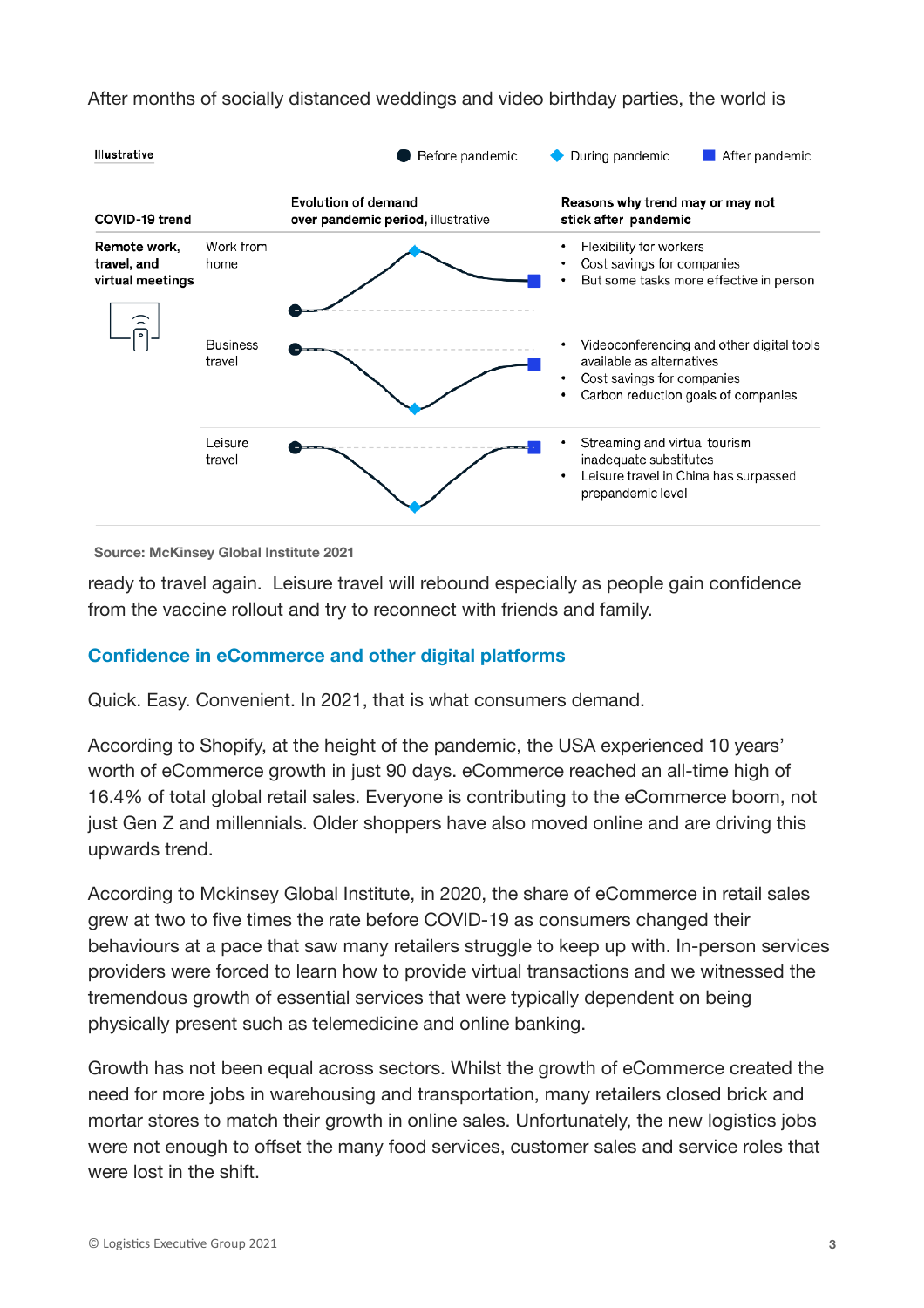#### Year-over-year growth of e-commerce as share of total retail sales

Percentage points



**Source: McKinsey Global Institute 2021**

#### **The deployment of automation and AI**

If we consider what we know from past global events that led to recessions is that companies have always used those downturns to make operational changes and redesign processes with the end goal of reducing costs and streamlining operations.

A recent survey by Mckinsey & Co. shows that 2 of 3 executives expect to increase investment in automation and AI to increase scalable capability and reduce workplace density. During the pandemic, the rapid increase of automation allowed warehouse and logistics companies to cater to higher volumes of e-commerce, or in manufacturing plants to increase the production of items that saw demand spikes, such as food and beverage, masks and other personal protective equipment. The ability to deploy such automation allowed companies to operate efficiently with reduced headcount and conform to social distancing regulations.

#### "Robots don't get sick."

A bold statement repeated by several economists rings very true. Robot's don't get sick, nor do they need to isolate themselves to protect their colleagues. During the pandemic, it was mainly low-wage jobs that were quickest to be automated. Mckinsey & Co in their recent study found that across their eight focus countries, 107 million workers, or 1 in 16, will need to find a different occupation by 2030 in our post-COVID-19 scenario. This is 12 per cent more across countries than we estimated before the pandemic, and as much as 25 per cent more in advanced economies. Even before the pandemic, the world was seeing a shift towards more high-wage occupations and declining low-wage occupations, but now Covid-19 has altered their trajectories for decades to come.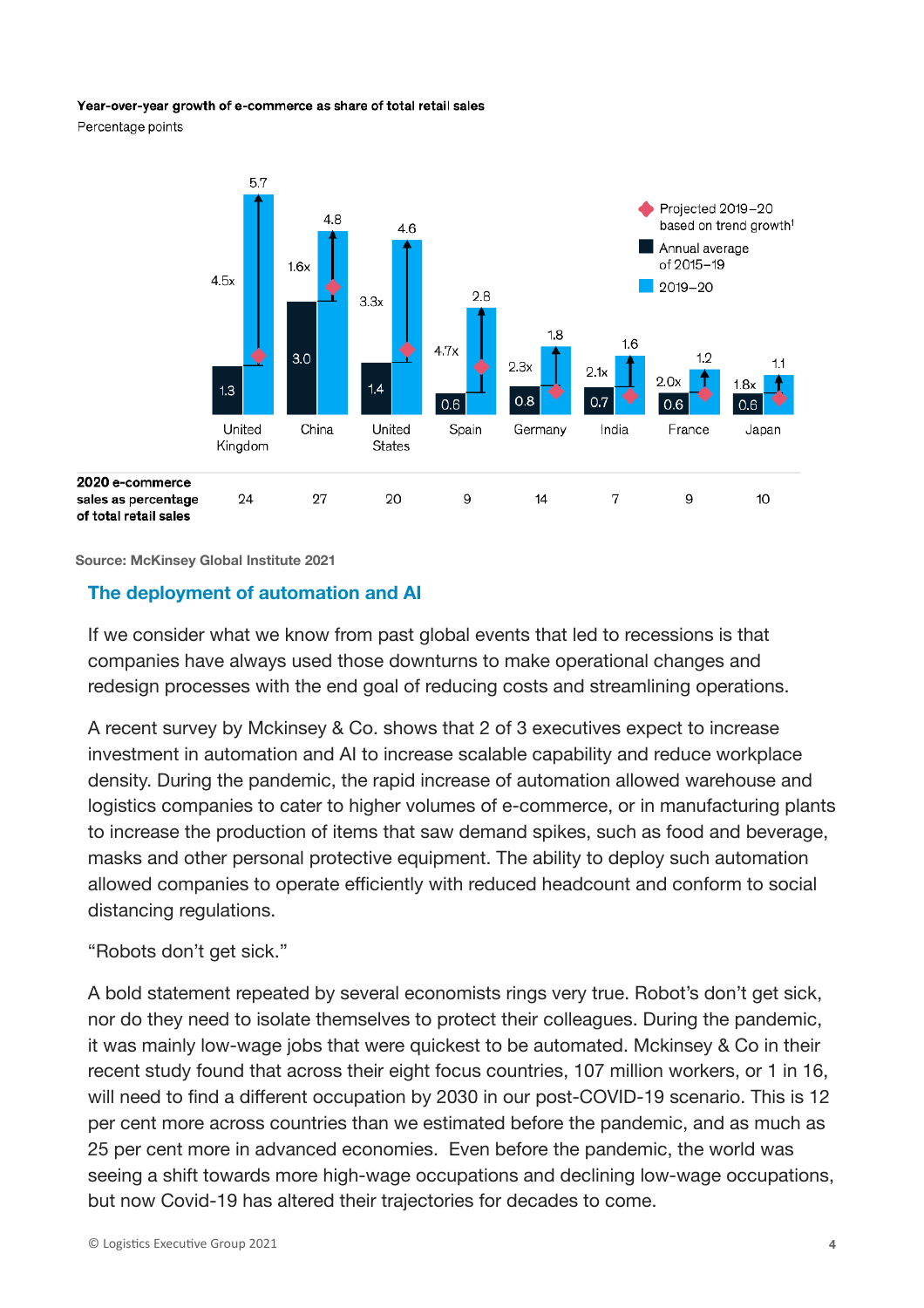#### Since the start of the COVID-19 outbreak, how has your company's or business area's adoption of the following technology trends changed?

% of respondents (n=800)<sup>1</sup>



**Source: McKinsey Global Institute 2021**

So now as the health crisis is largely being managed by governments, we can start to tackle the longer-lasting crisis of labour and employment.

As the world trends towards increased high-wage occupations and decreasing low-wage occupations, we need to prepare ourselves to make a long-term shift. We need to be prepared to continue to work harmoniously in a hybrid world of both physical and remote work. We need to understand that we as consumers have changed our behaviours, therefore companies are changing to meet our demands and as we continue to use digital transaction platforms, so will the industry grow. Rather than seeing robots as threats to manual labour and entry-level positions, we need to think about how technology can augment and even improve our current jobs.

50% of all employees will need reskilling by 2025, as the adoption of technology increases, according to the World Economic Forum's (WEF) Future of Jobs Report. The top 10 job skills of tomorrow as identified by WEF are:

- 1. Analytical thinking and innovation
- 2. Active learning and learning strategies
- 3. Complex problem-solving
- 4. Critical thinking and analysis
- 5. Creativity, originality and initiative
- 6. Leadership and social influence
- 7. Technology use, monitoring and control
- 8. Technology design and programming
- 9. Resilience, stress tolerance and flexibility
- 10. Reasoning, problem solving and ideation

Those skills, coupled with virtual environments, increased usage of digital platforms and growing confidence in robotics will allow us to be better prepared for the future of work.